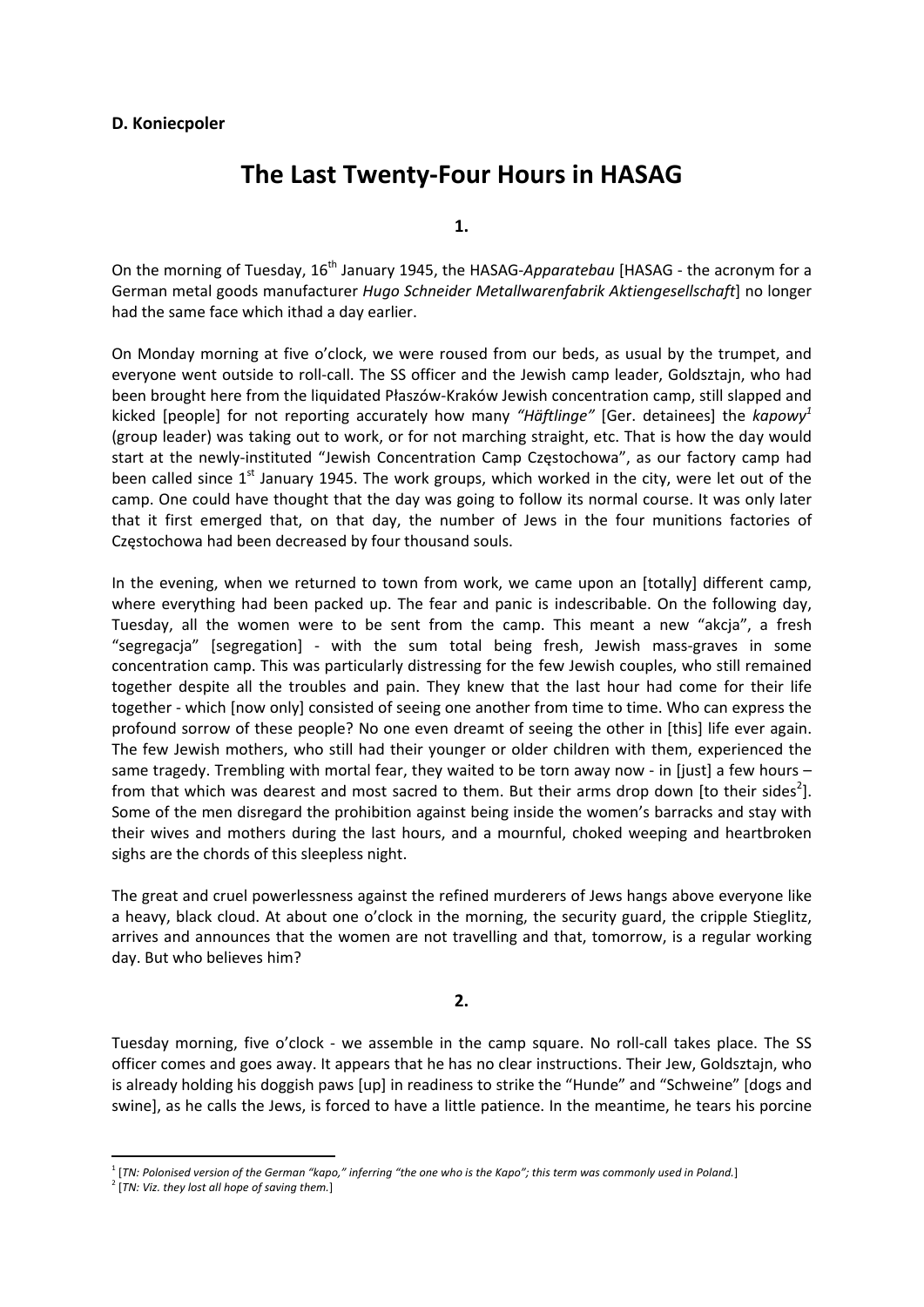throat out screaming and bawling at us ‐ the tortured and battered. Thus passes the night of horrors of  $15^{th}$ -16<sup>th</sup> January 1945.

The moon slowly fades. Bright rays break forth in the east. The day awakens. But who among us, slaves, is looking at this glorious spectacle of nature? We do not even sense the chill in our bones from standing in the frost, half naked, for over two hours. We are governed by the fear of what these rays of day will bring us. What do the evil spirits, with the name "Germans", have in preparation for us?

Apart from the bakers who bake bread for us in town, no one is allowed to leave the camp. Everything is in a tense state of waiting. By the time daylight spreads across the horizon, the camp square is almost empty. Everyone has gone into the barracks to warm their limbs a little. Suddenly, a command - the camp square must be cleaned. The mass-murderers are all fastidious about [everything being] "sauber und rein" [clean and pure].

The director of the factory, Herr Litt, arrives with all the factory's foremen. The square is quickly filled with the Jewish slaves, who are driven out of the barracks. Everyone carries their bundle [of personal effects] with them, just in case. It emerges that the factory is being reorganised, with a smaller "tenancy". Working hands are taken from the available "human material" for the different departments of the huge munitions factory. It is an outlandish scene [to see], how shadows of people whose entire lifeblood has been sucked dry by hunger and blows, by nakedness and resignation, are rushing to work at the "*Munitionsbetrieb*" [Munitions Enterprise]. [But] what is the surprise, if losing one's workplace means being sent away with the transport?

The German foremen drift about. Each of them chooses his number of working hands. The rest are immediately surrounded by the *Werkschutz* guards (factory police), and long rows of women are already formed, which are taken at once away to the train. Our commune has been shrunken even further. Yesterday, some 1,800 men left our camp, [and] today ‐ about 1,300 women. We send them off with a little bread and tinned goods – and, after all, Jewish children, maybe, [just] maybe, you will yet see a free world. In the meantime, you are travelling to the Oświęcim death camp. And the hangmen are already preparing for their victims.

# **3.**

A thought momentarily flares up in [the mind of] the HASAG Jew, who lives in a constant nightmare.

One asks oneself, "The great Russian offensive has begun. There are rumours that Kielce [and] Włoszczowa have been conquered ‐ the victorious Russian army of liberators is already marching a few dozen kilometres from the city. Has this band really no more important work than to occupy themselves with Jews? The [railway] carriages, which must "roll for victory<sup>3</sup>", are being used for the hated Jews. What is actually happening here?" But there is no time to dwell on this.

The selected workers go to their work. There is not even time to mourn for our sisters and brothers, who have been torn away. Yesterday, we were more than 4,000 Jews in the factory. Today, there are not even 2,000 of us. But who thinks about that? Those in hiding create new workplaces for themselves, in order to be able to receive the bread and soup rations that are given out.

The spirits are very low. Today, already no bread has been distributed. In trade, a two‐kilo (five lbs.) loaf of black bread, that is smuggled in by the Poles, costs a hundred *złoty*. But who can permit

<sup>&</sup>lt;sup>3</sup> [TN: "Räder müssen rollen für den Sieg!" (Wheels must roll for victory) was a 1942 Nazi propaganda campaign of the state-owned *Deutsche Reichsbahn railway company.*]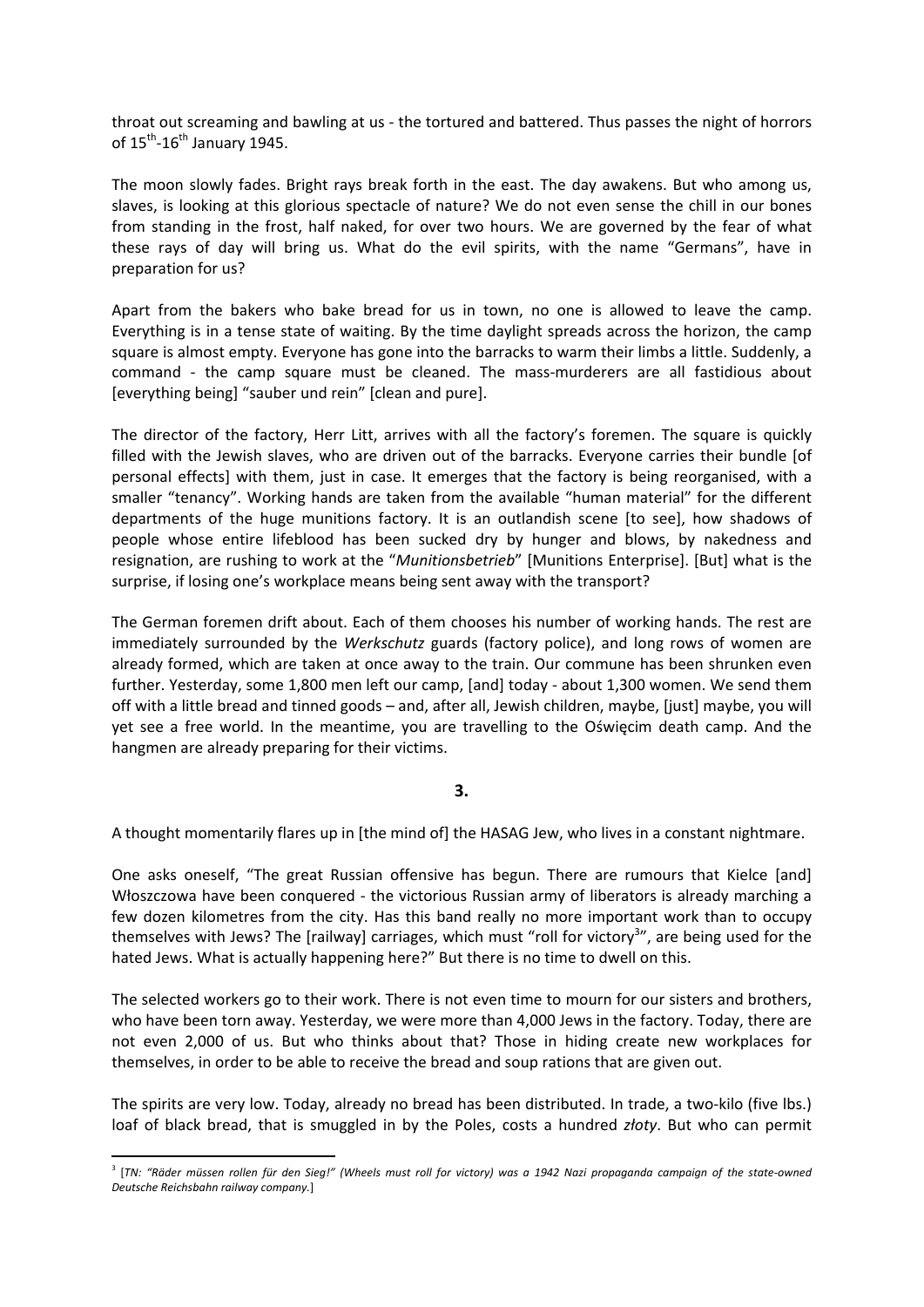himself this indulgence? We are, therefore, gladdened by the news that the kitchen will, in fact, be giving out lunch. The wooden pots are carried all around the factory. And the workers/slaves ‐ hungry, deprived of sleep, exhausted from the agony and sorrow - gulp down the soup. All of a sudden - Crash! Crash! - an aerial attack on the city, so unexpectedly. Bombs fly in the air. They explode with a primordially wild roar. The air literally shakes. We feel how the entire horizon moves. Not far from the factory, an incendiary bomb explodes and the barracks, that were only recently built, are already standing in flames. Everyone is in a tumult. The factory immediately comes to a halt. Rumours spread that the German foremen are leaving the factory, [and] that Director Litt and Major Sauer, the chief of the SS and of the concentration camp, are standing at the ready with their small hand‐luggage and waiting for a means of communication. What has happened? Have the mass-murderers [simply] been frightened by the bombardment, or are the liberators truly already so near, that they are all being forced to flee already? Who can know that? We, behind the barbed wire, certainly know nothing. We just rejoice in the terrible explosions [and] in the gigantic flames that we observe. For us, the tortured, it is all the same either way. Each of us would prefer to die by a bomb rather than push such a life [along]. We know, for certain, that the mass-murderers will not let us out of their bloodied paws. As a result, the potent tremors have absolutely no frightening effect on us. On the contrary ‐ we are governed by an intense desire that the shaking should be all the stronger and more resounding and that we shall all perish.

Not far from the factory, a railway line stretches out towards Germany. We watch how German soldiers run up to a locomotive and stop it, jumping aboard in terrified panic. We do not believe our eyes. Is the German Army really running away?

Alas, you, the HASAG Jew, cannot think about this for long - even on this historic day of 16<sup>th</sup> January, when a new world has arrived to obliterate all that is evil and horrible, which has hitherto raged freely. You, the enslaved creature, are already being led away by the greater and smaller murderers ‐ the leader of the *Werkschutz*, Hermann, [and] his agent Stieglitz, with an entire horde of *Werkschutz* guards. All us Jews are driven into the camp. It becomes evident to us that the last act is nearing. Each seeks out his closest ones, in order to spend the last hours or minutes together. We repack our rucksacks and only take the bare essentials with us. Others do not wish to take any bundles with them at all - for what? It only takes a moment before we are all already standing lined up in the camp square.

The day goes by. The sky shrouds itself in the colour of dark lead. It seems to us as if Nature does not have the audacity to illuminate so much sorrow and pain. Everything is turning grey from the difficult night approaching ‐ from that night that is yet to bring so many surprises to us, those who have experienced so many tortures. Before our very eyes, they took away and shot our dearest and nearest - 40,000 Częstochowa Jews. We watched, on  $3<sup>rd</sup>$  January 1943, how the two heroic Jewish young men, Izio Fajner and [Mendel] Fiszlewicz, fell upon the murderer Roon with weapons in their hands. This was at the moment when Roon wanted to send another hundred Jews to Treblinka and [had] twenty-five Jews shot in the square. On 20<sup>th</sup> March 1943, the *Judenrat*, all the doctors and all the remaining Jewish intellectuals in general, with their families, among them forty small children, were shot before our very eyes. We witnessed how, on 26<sup>th</sup> June 1943, during the liquidation of the "Small Ghetto", the mass-murderers shot some 800 Jews, and then the same amount again on  $25^{th}$ July. In that same period, the two camp leaders, the German *Schutzpolizei* officers Laszynski and Köstner, on a daily basis, shot and burned, on special pyres, dozens of Jews.

And here we stand, once more, looking our murderers in the eye and wordlessly asking ourselves, "What else have they devised for us? What refined tortures or modes of death have they thought up for us tonight? Who knows?"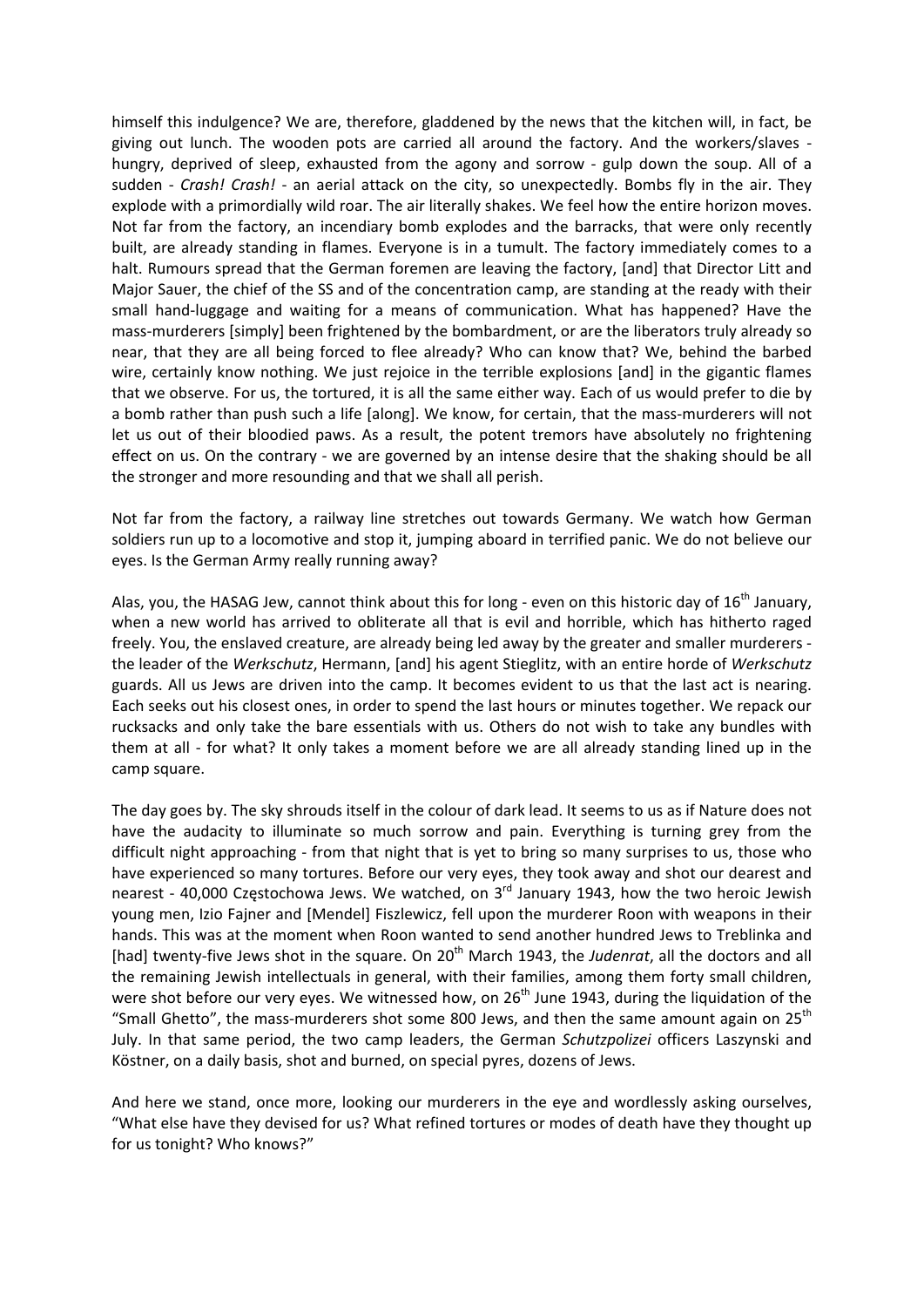The command "*Antreten!*" [Line up!] is given. My eyes meet Dr Szperling's. "Is this our last act?" "Yes, friend, our last act!" We all stand, lined up, with our little knapsacks, awaiting further orders.

Suddenly, the moon shines forth in all its glory and illuminates us, the children of mankind. We do not know how this is to be interpreted. Is this its last farewell from us, or an omen of some news -[of] something unexpected for us?

Meanwhile, another command thunders out – *"March!!!"* 

We bow our heads. Everyone takes one more look at the square. We shall never see it again. As sorrowful as life has been for us here, it will be even harder for us there, in the new, unknown camp.

We do not reach the exit gate. "Back to the barracks!" - a new order thunders out. We go, like herded sheep.

Word reaches us that street battles with the liberating Red Army are taking place in the city. A Jewish coachman says that he has personally seen Russian tanks in town, [and that] he himself has travelled with Germans ‐ over [the bodies of] dead Germans. And all this is happening while we are behind barbed wire at the very edge of the city, guarded by the greatest murderers, by the basest of hangmen.

At about nine o'clock, the *Werkschutz* leader Hermann, an SS officer, and the *Werkschutz* guard Doroszenko enter the camp and order everyone out on the square, marching with them. All assemble in the square, but no one wishes to proceed towards the exit gate. Whoever has not seen this cannot imagine how the human instinct dictates an entire mass to protect itself in a time of peril.

The Germans roared wildly – "*This way, left, to the gate!*" They hit and shoved, and it was to no avail. The mass pulled back from the gate, clumping together. The *Werkschutz* leader pleaded, "*Children, for your own good! This way, left, to the gate!"*

The battle of the instinct of the tortured against the torturers was amazing. In that moment, no logical reasoning was possible – but, driven by the survival instinct, we resisted exiting the camp.

#### **5.**

All of a sudden, the dark horizon is torn by flashes of fire and explosions that make the air shake. The booms thunder incessantly. The echo of the first explosion has not yet died down, and already there is a second and a third. We look about. We no longer hear or see the Germans. It appears that they have left. But our camp has also been decreased. The fiends have managed to snatch away several hundred Jews. The rest are uneasy ‐ what if they return?

The bombardment does not stop. We already make out distinct artillery shots. Vigorous flames already appear from the city, rising high into the darkness like beacons for the hapless, as if calling, "Tear down the barbed wire!!! Out, to freedom!!! We Pillars of Fire<sup>4</sup> shall lead you, enslaved man, to *your freedom!"*

<sup>&</sup>lt;sup>4</sup> [TN: Ref. to Exodus 13:21: "And the Lord went before them by day in a pillar of a cloud, to lead them the way; and by night in a pillar of fire, to give them light; to go by day and night:"; said of the former Israelite slaves in the desert.]